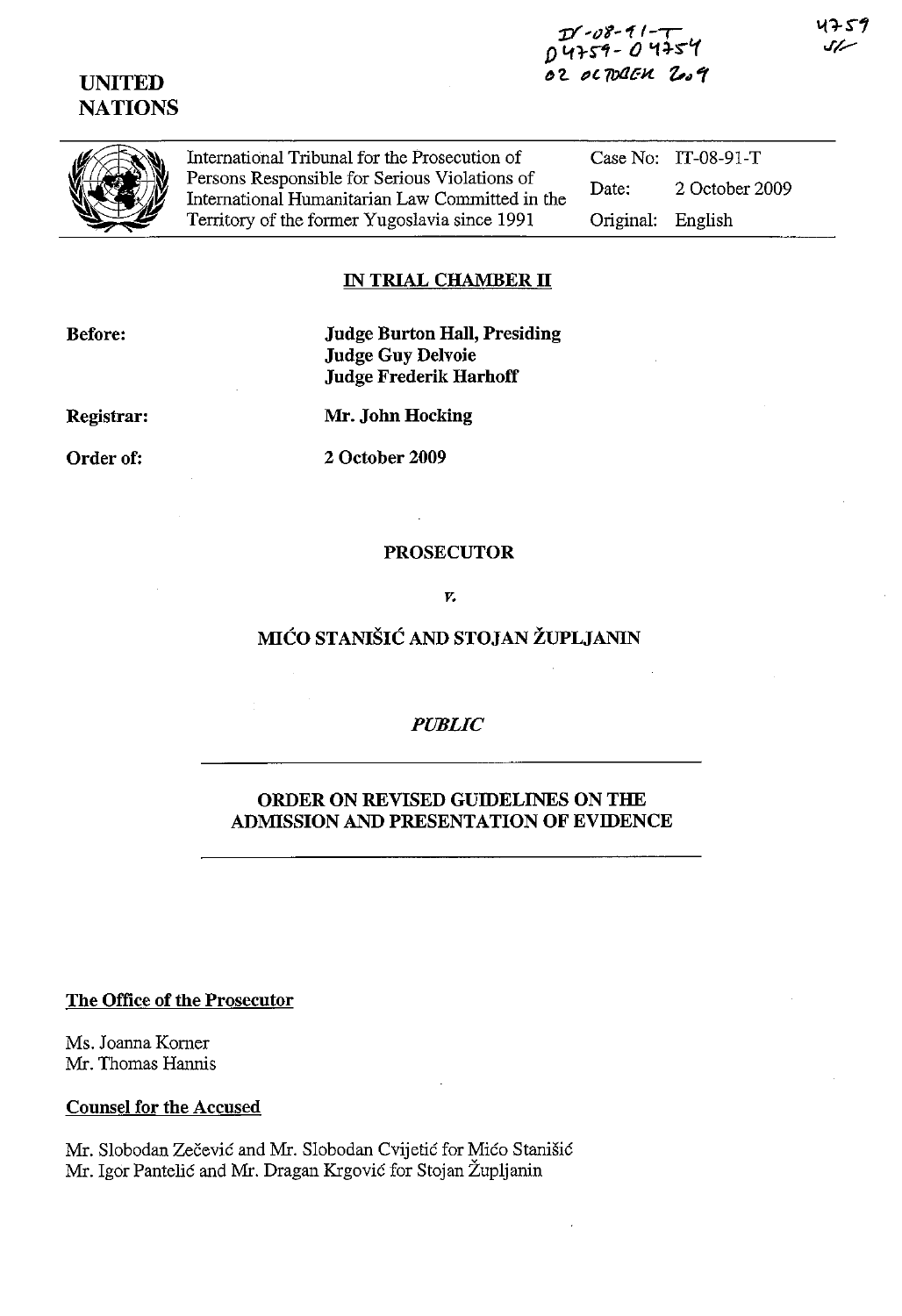**TRIAL CHAMBER IT** ("Trial Chamber") of the International Tribunal for the Prosecution of Persons Responsible for Serious Violations of International Humanitarian Law Committed in the Territory of the former Yugoslavia since 1991 ("Tribunal");

**RECALLING** that pursuant to Article 20(1) of the Statute Trial Chambers shall ensure that trials are fair and expeditious and that proceedings are conducted in accordance with the Rules of Procedure and Evidence ("Rules"), with full respect for the rights of the accused and due regard for the protection of victims and witnesses;

**RECALLING** that pursuant to Rule 54 the Trial Chamber may issue such orders as may be necessary for the conduct of the trial and that pursuant to Rule 90(F) the Trial Chamber shall exercise control over the mode and order of interrogating witnesses and presenting evidence so as to (i) make the interrogation and presentation effective for the ascertainment of the truth, and (ii) avoid needless consumption of time;

**NOTING** the Prosecution's request that several procedural matters be addressed at a procedural hearing on 29 September  $2009$ ;<sup>1</sup>

**RECALLING** that on 24 September 2009 the Trial Chamber held that none of the matters raised by the Prosecution necessitated the holding of a separate court sitting but informed the parties that these matters would be addressed by the Trial Chamber at a later date; $<sup>2</sup>$ </sup>

**PURSUANT TO** Article 20 and 21 of the Statute, and Rules 54, 89 and 90 of the Rules;

**ADOPTS** the revised guidelines attached in Annex A which are to be followed during the trial unless specifically ordered otherwise by the Trial Chamber.

Done in English and French, the English version being authoritative.

Judge Burton Hall Presiding

Dated this second day of October 2009

At The Hague

The Netherlands

### **[Seal of the Tribunal]**

<sup>&</sup>lt;sup>1</sup> Prosecution's notice regarding scheduling of expert witness Dr. Nielsen, 23 September 2009, para. 6.

<sup>2</sup> Scheduling order, 24 September 2009, p. 2.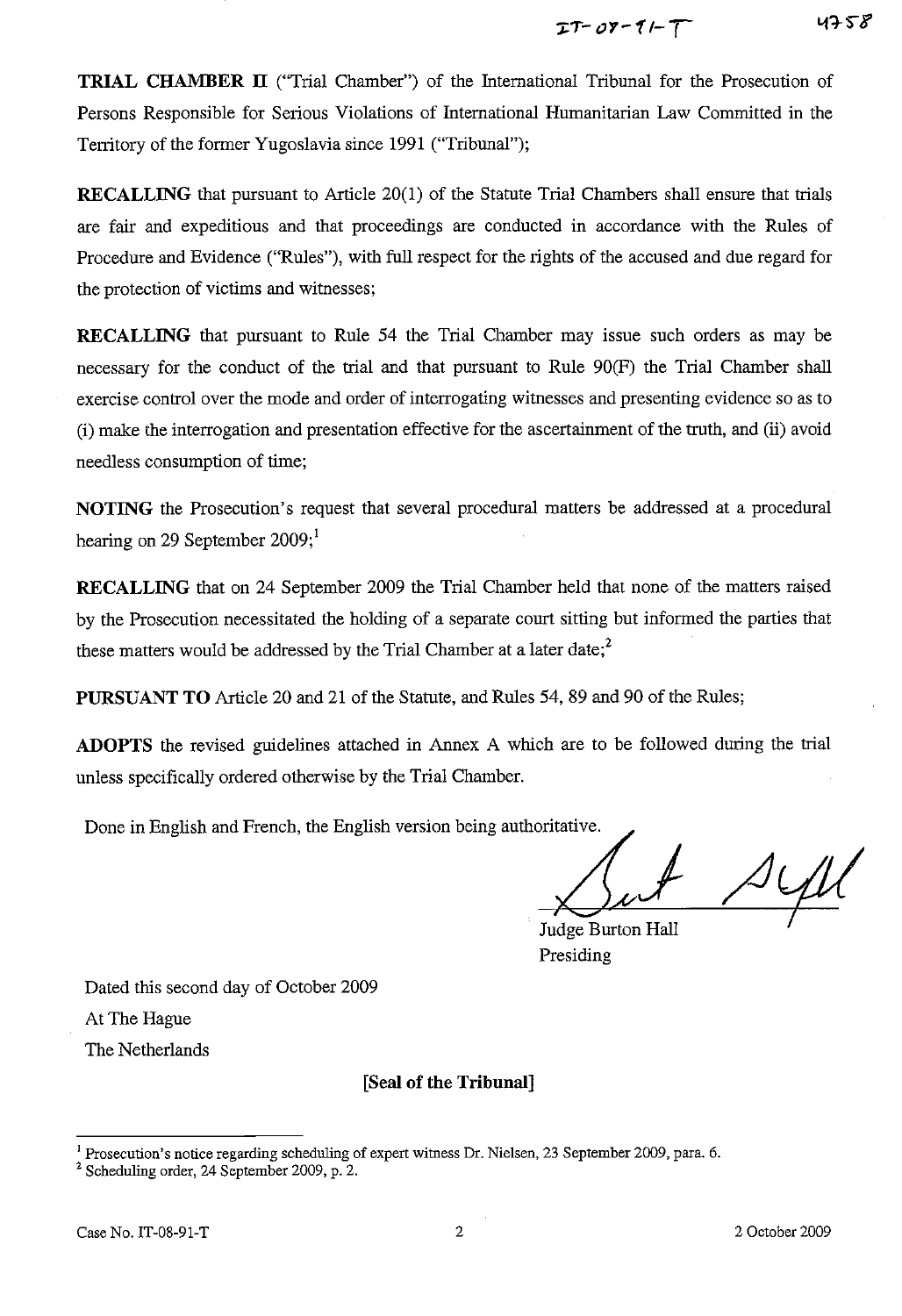#### **ANNEXA**

# **REVISED GUIDELINES ON THE ADMISSION AND PRESENTATION OF EVIDENCE**

1. In the admission of evidence, the Trial Chamber will be guided by the best evidence rule. Each party shall produce their evidence by following this rule as far as practicable.

2. Pursuant to Rule 89(C), the Trial Chamber will not admit evidence which it considers to be without relevance and probative value. It is for the tendering party to demonstrate the relevance and probative value of the evidence.

3. It is for a party to demonstrate the connection of an exhibit with the substance of the testimony of the witness through whom the party seeks to tender the exhibit.

4. There is no rule which prohibits the admission into evidence of documents merely because their alleged source was not called to testify. Likewise, the fact that a document has neither a signature nor a stamp is not in itself a reason to find that the document is not authentic.

5. According to the practice of the Tribunal, circumstantial evidence including hearsay evidence is admissible. However, the probative value of such evidence will in general be less than the direct evidence of a witness. $<sup>1</sup>$ </sup>

6. Material on a party's exhibit list may be requested to be admitted into evidence by that party. In the event that a party seeks to admit into evidence material that is not on its exhibit list, the party must, prior to requesting admission into evidence, seek the leave of the Trial Chamber by way of a written motion to add the material in question to the exhibit list.

7. It is the duty of each party to present its evidence in a specific and concentrated manner. Except in exceptional circumstances, parties may not request the admission into evidence of very long documents, such as books, diaries or reports, when only certain passages thereof are relevant to the testimony of the witness through whom the document is presented. The parties are requested to seek the admission into evidence of any large collections of documents through bar table motions.

8. This trial will use e-court and the parties are reminded that, as a result, the principle is that all documents shall be handled through the e-court system. Hardcopies of a document may be used by a party only where the party has been unable, due to unforeseen circumstances, to put a

<sup>1</sup>*Prosecutor v. Zlatko Aleksovski,* Case No. IT-95-14/l-AR73, Decision on Prosecutor's appeal on admissibility of evidence, 16 February 1999, para. 15.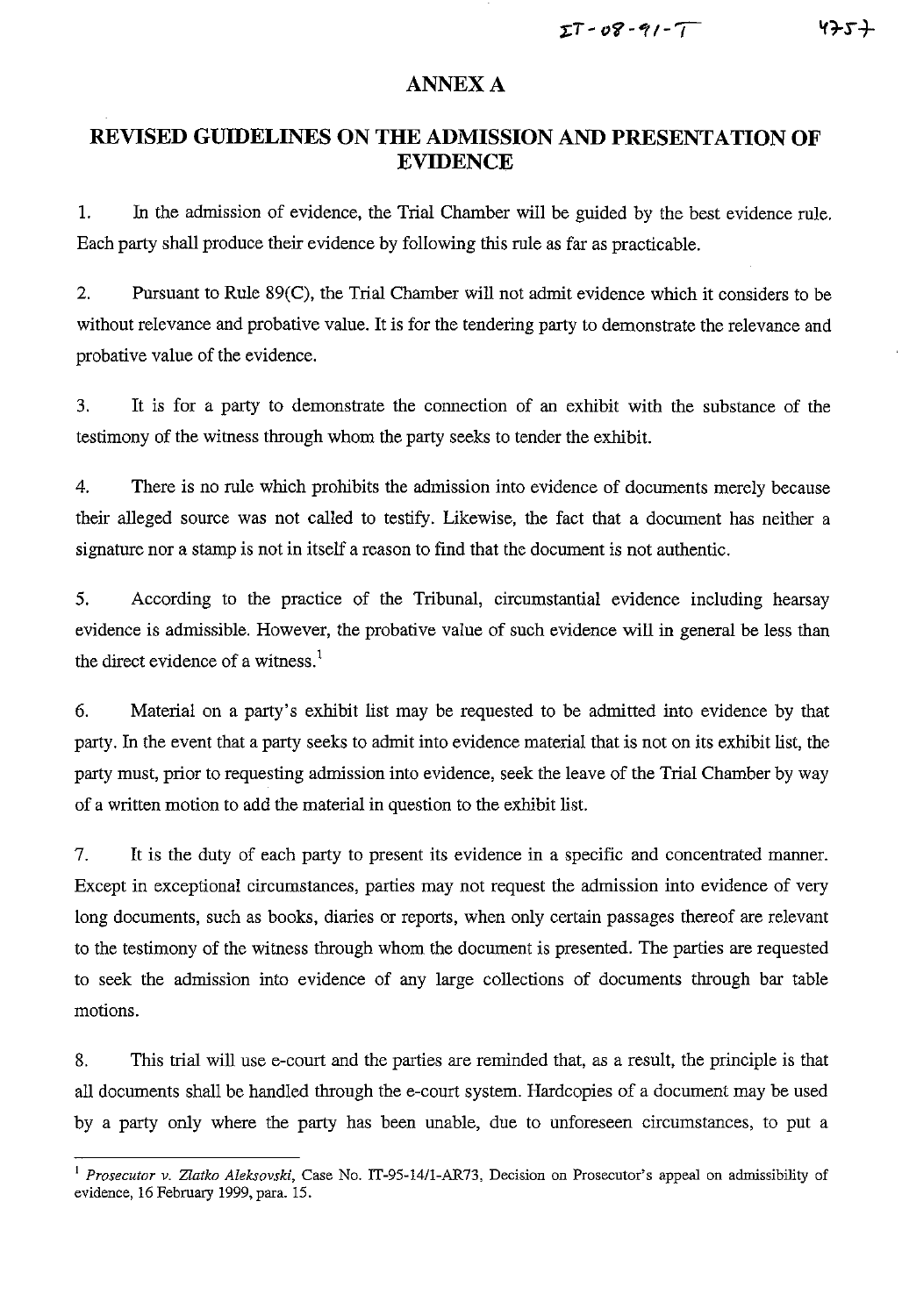document into the e-court system. When use of hardcopies of a document is permitted, the tendering party is responsible to produce copies to the witness, the opposite party, the Trial Chamber, the Registrar and the interpreters.

9. Prior to the calling of its first witness, the Prosecution shall release all documents on its Rule 65 *ter* exhibit list in the e-court system.

10. By 4 p.m. every Thursday, the party whose case is being presented shall provide the Trial Chamber, the Registrar and the other parties with an electronic list of the witnesses it intends to call the following week indicating the order of their testimony and the time estimated for the examination-in-chief. **It** is the duty of the calling party to notify the Trial Chamber, the Registrar and the other parties as soon as possible of any changes to the order of witnesses.

11. The calling party shall provide the Trial Chamber, the Registry and the other parties with an electronic list of the documents or material it intends to use during the examination-in-chief no later than 72 hours prior to the testimony of the relevant witness when the total number of pages exceeds 100, and in all other cases 48 hours in advance of the testimony.

12. The calling party shall submit the final list of documents or material to be used during examination-in-chief no later than 4 p.m. on the working day prior to the testimony of a witness.

13. Proofing notes shall be distributed to the Trial Chamber, the Registrar and the other parties as soon as possible after the conclusion of the proofing session.

14. Upon the witness making the solemn declaration pursuant to Rule 90, the cross-examining parties shall provide electronically to the Trial Chamber, the Registrar and the other parties a list of the documents and other material that they may use in cross-examination.

15. If any party wishes to use material which has not been timely noticed pursuant to these guidelines, it may only do so with the leave of the Trial Chamber.

16. The parties are to organise their presentation of evidence in a way that avoids repetition of evidence that is already on the record. The Trial Chamber may prohibit inappropriate, repetitive or irrelevant questions, including those constituting an unjustified attack on a witness.

17. The parties are to avoid lengthy, complicated or combined questions which may confuse the witnesses. The parties are to avoid paraphrasing previous testimony or statements of witnesses, but shall quote the directly relevant passage and indicate the exact page numbers and relevant lines. The parties are requested to restrict such quoting to situations when it is strictly necessary for the understanding of the question to be put.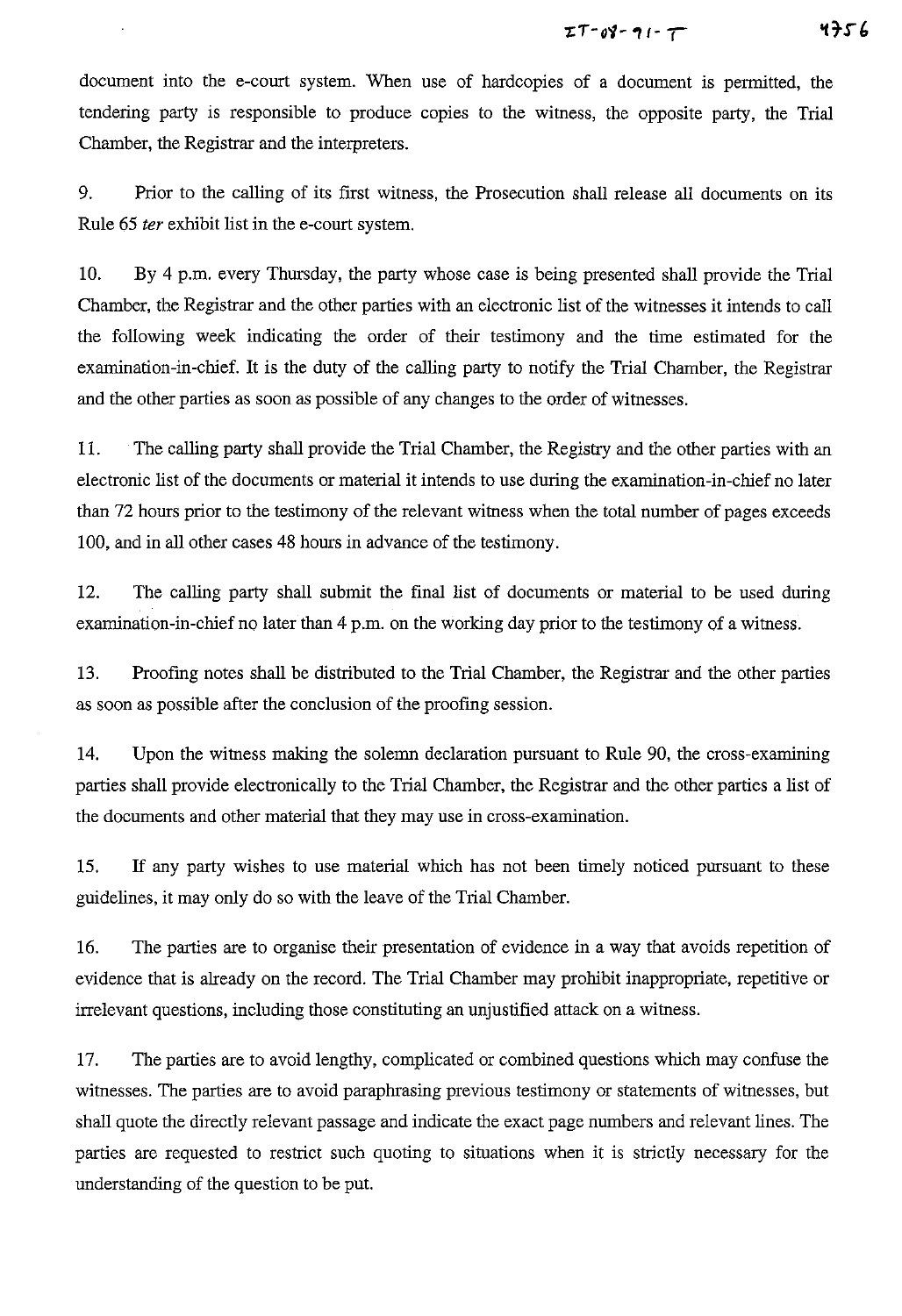18. A prior statement of a witness may be used to refresh the witness' recollection regardless of whether the statement has been admitted into evidence.<sup>2</sup> The Trial Chamber may consider the means and circumstances by which the memory was refreshed when assessing the reliability and credibility of the witness' testimony.

19. The Trial Chamber will supervise and regulate the length of the examination-in-chief of a witness taking into consideration the time indicated by the relevant party. In the interest of a fair and expeditious trial and unless specifically stated herein, the Trial Chamber will allow the crossexamining parties the same amount of time in total for cross-examination of a *viva voce* witness as that allotted for examination-in-chief. A party may be allotted more time upon the showing of good cause for its request.

20. Pursuant to Rule 90(H)(ii), the cross-examining party is required to put to a witness, who is able to give evidence relevant to the case for that party, the nature of its case that is in contradiction to the witness's evidence. In accordance with the practice of the Tribunal, the Trial Chamber interprets the rule to mean that the cross-examining party is required to put the substance of the contradictory evidence and not every detail that the party does not accept.<sup>3</sup>

21. It is recalled that this Tribunal does not recognise *tu quoque* as a valid defence and has accepted, but only to a very limited extent, evidence relating to crimes allegedly committed by other parties to the conflict.<sup>4</sup>

22. A cross-examining party may put to a witness the evidence obtained from a previous witness provided that the identity of that witness is not given. Parties are reminded not to ask witnesses to comment on the credibility of other witnesses.

23. Any re-examination of a witness is to be strictly limited to the questions raised during the cross-examination.

24. A witness called to testify under Rule 92 *ter* must attest at the hearing that his written statement or the transcript of his prior testimony accurately reflects the witness's declaration and what the witness would say if examined.

<sup>2</sup>*Prosecutor v. Enver Hadzihasanovic and Amir Kubura,* Case No. IT-0l-47-AR73.2, Decision on interlocutory appeal relating to the refreshment of the memory of a witness, 2 April 2004, p. 2; *Prosecutor v. B/agoje Simic et aI.,* Case No. IT-95-9-AR73.6 & IT-95-9-AR73.7, Decision on Prosecution interlocutory appeals on the use of statements not admitted into evidence pursuant to Rule *92bis* as a basis to challenge credibility and to refresh memory, 23 May 2003, paras 18,20.

*Prosecutor v. Radoslav Brdanin and Momir Talic,* Case No. IT-99-36-T, Decision on "Motion to declare Rule 90(H)(ii) void to the extent it *is* in violation of Article 21 of the Statute of the International Tribunal" by the Accused Radoslav Brđanin and on "Rule 90(H)(ii) submissions" by the Accused Momir Talić, 22 March 2002, para. 14.

<sup>4</sup>*Prosecutor v. Zoran Kupreskic et aI.,* Case No. IT-95-16-T, Decision on evidence of the good character of the accused and the defence of *tu quoque,* 17 February 1999, p. 5.